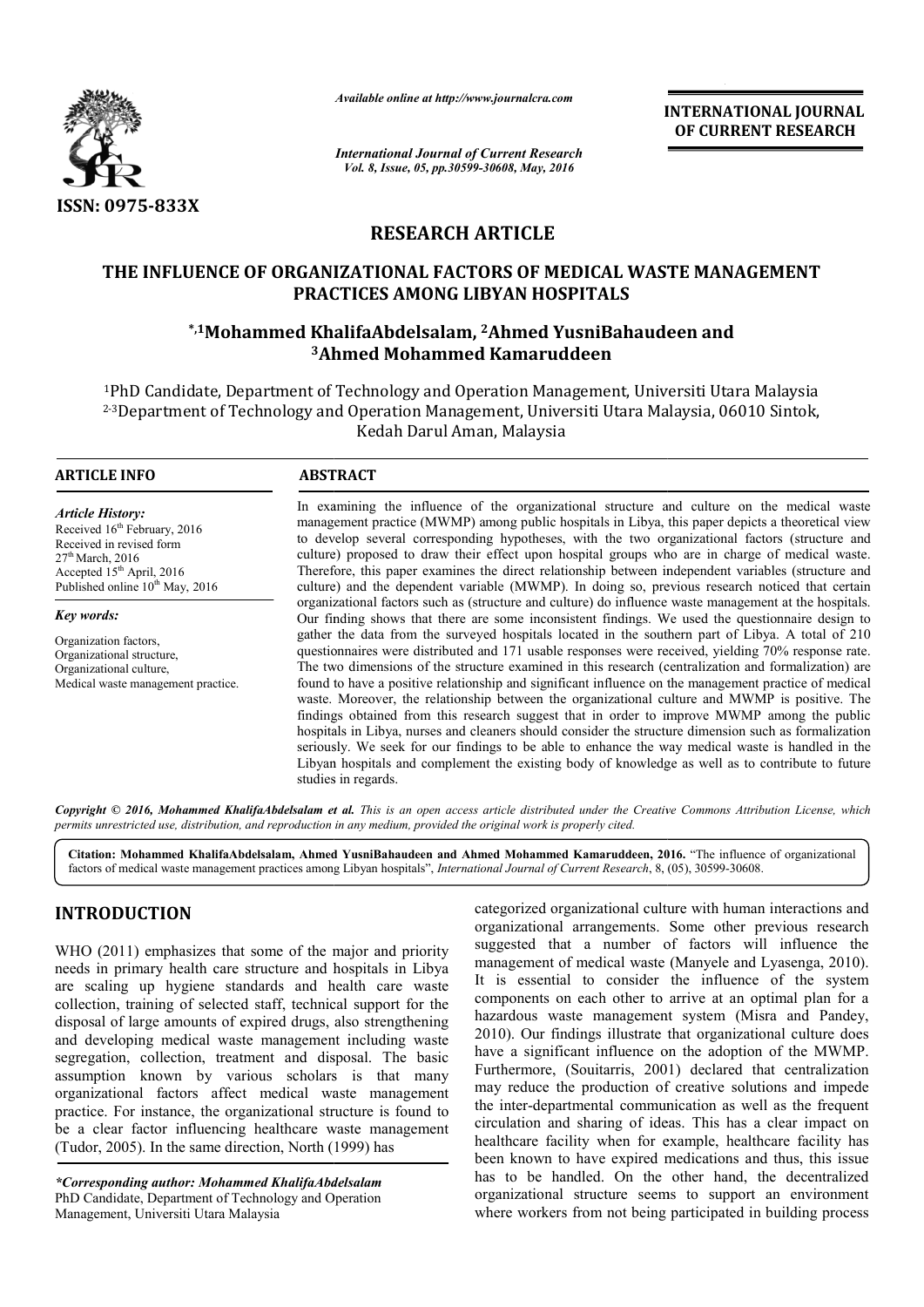more spontaneously (Lee and Choi, 2003). The influence of internal and external factors such as the structure, culture and human factors on medical waste management practice have been investigated (Fobil, 2008), the factors that influence MWMP among the Libyan public hospitals have yet to attract considerable attention. This research is very important to the entire group of stakeholders in Libya who are in charge of medical waste management since it was last updated (Sawalem *et al*. 2009). They had recorded that all hospitals surveyed in their study had poor waste management in terms of weak regulation and which concerns with adequate methods of waste handling despite the fact that the disposal did not exist primarily due to poorly educated workers who perform all activities without proper protection, training and guidance. In addition to that, to have proper and adequate medical waste management within hospitals and healthcare institutions we need first, to better understand the antecedents and consequences of the internal and external factors such as the organizational structure and environmental condition. Most of old and recent researches who study medical waste management in Libya have not yet concentrated on the relevant factors that influence this quality.

Tudor *et al*. (2005) mentioned that the main issues and challenges that affect healthcare waste management are organizational structure and infrastructure in the National Health Services (NHS) in Cornwall, UK. We note that their study did not concentrate on environmental factors that were highlighted in previous studies. Additionally, in their study, the waste manager and an administration assistant are responsible for observing the logistic documents along with other Cornwall Healthcare Estates and Support Services functions; this will result in inefficient communication to guarantee dissemination from the Trust management to all employees in which it will also result in the manager having to communicate with each worker from all the Trust. In the study of Tudor *et al* (2005), the authors described the current waste management by Cornwall NHS from the perspective of the organizational structure and barriers to recycling and reusable materials for the internal factors, whereas in this paper the conceptualization is forwarded to include more multidimensional factors and approach as presented in the later part of this research. Recently, Botelho (2012) examined the impact of education and training on the compliance behavior and waste generation in European private healthcare facilities. His findings revealed that the compliance with the law is far from ideal, and that the provision of education and training is the strongest policy factor influencing the degree of compliance with proper waste management practices. In the case of Libya, Sawalem *et al*. (2009) conducted a study on the management of hospital waste in three cities in Libya namely Tripoli, Misurata and Sirt. They found that the targeted hospitals transport their containers via uncovered trolleys. Containers however, were placed in poor condition and the final disposal practice of waste was put along with massive local waste in an open place outside the city. They also recorded that 85% of the personnel surveyed (including managers, cleaning staff and environmental workers) were not trained in hospital waste management. The purpose of this paper is to examine the influence of organizational internal factors (namely the structure and culture) on medical waste management practice

in Libyan public hospitals. We note that this research differs from Sawalem *et al*. (2009) in two main aspects: First of all, our sample covers more extensive areas covering the fifth state in the southern part of Libyan hospitals. Second of all, they focused only on internal factors (such as the transport, onsite storage, segregation and training).

To address this research gap, this paper examines the influence of the organizational internal factors (which are the structure and culture) on the medical waste management practice in Libyan public hospitals. The results can help the hospital managers and Libyan authorities to create a better understanding of the kind of structure and culture that has to be encouraged to boost a better waste handling practice within the Libyan hospital context.

This paper is structured as follows. We review the empirical and theoretical backgrounds on organizational structure and culture as the factors influencing the waste management practice among Libyan hospitals. Besides, we develop the research hypotheses. In terms of the methodology, a discussion is driven based on the response rate of 171 respondents coming from all the targeted hospitals, followed by the presentation of the findings and results of the relationship within the constructs. Finally, we discuss the implications of the research in the hope of contributing towards a sound theoretical policy and for future research.

# **Theoretical Framework and Hypotheses**

The criterion as the dependent variable for this research is medical waste management practice whereas the predictor variables are the organizational structure and culture-oriented factors. A discussion will be provided in the following sections to all variables included in this research.

## **Organizational Structure and Medical Waste Management Practice**

According to Skivington and Daft (1991), a good organizational structure could show an enduring configuration of activities and tasks. Organizational structure as being described in the literature refers to an organization's internal way of relationships, communication, and authority (Hage and Aiken, 1967). Organizational structure is defined as the formal allocation of work policies and administrative mechanism for controlling and integrating work activities (Ghani *et al*., 2002; Robbins, 1990). In short, the organizational factors of an organization refer to how activities such as task distribution, management and supervision are heading for the achievement of the organization's aims and goals (Ghani *et al*., 2002; Robbins, 1990). The structural dimensions contain the extent of centralization, formalization as well as specialization. However, the most common dimensions examined and used by scholars in the literature are centralization and formalization (Jantan *et al*., 2003; Kirca *et al*., 2005; Meirovich *et al*., 2007; Katsikea *et al*., 2011). Based on the points above, in this research we examine both the centralization and formalization as the structural dimensions of the organizations among waste management practice in Libyan hospitals.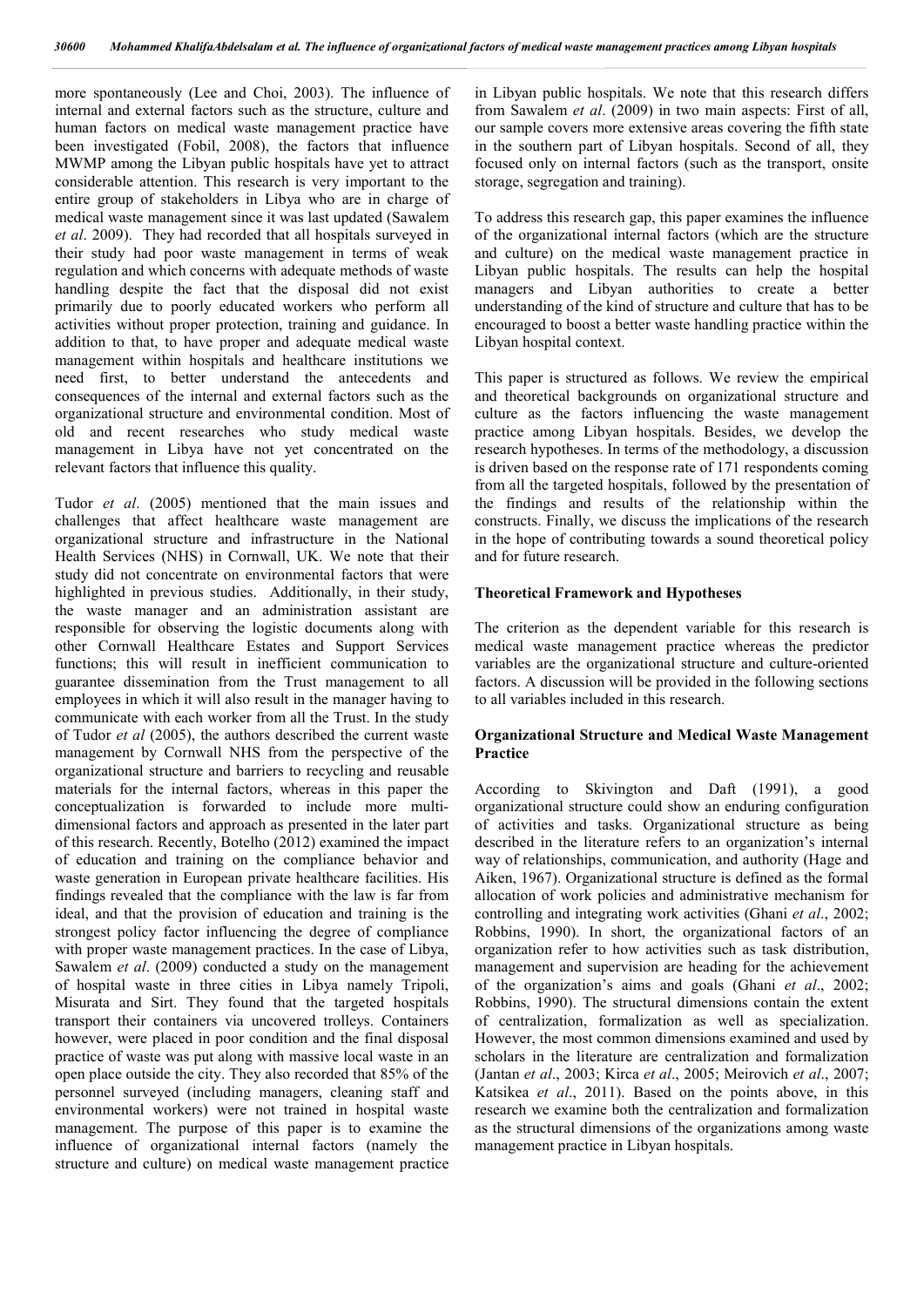# **Centralization**

Centralization refers to the concentration of power or decisionmaking authority in an organization (Schminke *et al*., 2002). This definition has certain disadvantages in terms of communication prevention (Pertusa-Ortega, Zaragoza-Sáez, and Claver-Cortés, 2010) and it reduces essential motivation and employee satisfaction (Zheng, Yang, and McLean, 2010). On the other hand, Matheson (2007) submitted that centralized organizations will enhance work alienation, which will in turn promote employees' workplace friendship (Sias and Cahill, 1998). Friendship at the higher workplace has an implication on the employee's willingness to assist other colleagues (Bowler and Brass, 2006). Since the workplace refers to informal and personal-related interactions in the work place setting (Berman *et al*., 2002), the friendship occurring at the workplace increases the support and resources that help individuals do their jobs. Following the direction of some scholars (Hall, 1999; Fry and Slocum, 1984;Mintzberg, 1979) they define centralization to be in line with the extent to which the right to make decision and evaluate activities is concentrated, with regard to the best practice of healthcare waste management. The purpose of using centralization is to ensure standardization, clear documentations, responsibility with regard to the best practice, minimizing the interested parties who are facing the lack of information or skills; it enables them to utilize the skills of central and specialized experts, and to have a closer control of organizational operations (Katsikea, Theodosiou, Perdikis & Kehagias, 2011). Additionally, when the organization allows individuals to act autonomously, then it can achieve better business opportunities with regard to services or even new products (Nonaka, 1994, 1988). However, centralized organizations may reduce creative solutions, discourage inter-departmental communication as well as hamper the frequent circulation and knowledge sharing (Souitaris, 2001) due to the existence of the long time needed. From the perspective of waste management, the body in charge practices centralization structures in which only the authority personnel in charge of the decision making and full empowerment lies in the hand of top managers. Therefore, as a result, the benefit of centralization is to prevent staff members or even managers from being flexible and taking the initiative in the course of performing their duties (Katsikea, *et al*., 2011).

# **Formalization**

Formalization refers to the extent to which standard policies, formal rules, and procedures manage decisions and working relationships (Fredrickson, 1986). This definition could be negatively criticized where it suffers from a restriction when strict formal rules dominate an organization (Lee and Choi, 2003). On the other hand, formalization can well improve the cooperation and collaboration among the organizational staffal together (Cordon-pozo *et al.,* 2006). Moreover, formalization could shape the interaction structure and scope and provide helpful insights for organizational management improvement (Kern, 2006). Formalization measures the extent to which an organization uses rules and procedures to prescribe behavior (Ghani *et al*., 2002; Robbins, 1990). However, Feldman and Pentland (2003) suggested that formalization and organizational routines possess certain similarities in the sense that both of them symbolize the manner of behavior, action, procedures, or interaction. However, they differ in a very important way, where by while routines make up a form of implicit knowledge, formalization is explicit and codified (Reynaud, 2005). Both formalization and organizational routines could go contrary to feasibility as they can drive organizations to become inflexible, or adhere to the static patterns of action. Organizational routines, according to some theorists are rather of a more dynamic system than static objects (Feldman and Pentland, 2003; Becker *et al*., 2005).

From the point of view of medical waste, medical waste management with proper structure and clear rules and procedures will firstly permit the management to ease the circulation of handling the waste properly in which they are produced in different departments (Cohendet *et al*., 2004), and secondly it will reduce ambiguity (Cordon-pozo *et al*., 2006). Lastly, with formal procedures, employees tend to deal more effectively with contingencies because they include the best practices learnt from experience and which are incorporated into the organizational memory (Adler and Borys, 1996). Thus, in this context, formalization controls and regulates best practices in order to stabilize and disseminate a consistent program that will enable employees to follow it regularly and increase the quality of performance. An example of the positive relationship between formalization and waste management in the literature is the Total Quality Management (TQM). Total Quality Management means the analysis and evaluation of all the activities improved within an organization (pertusa-Otega *et al*., 2010), so that the evaluation may generate ideas and new ways bound to codify in a series of formal documents that lead to the development of the quality in the chain of MWM.

# **Organizational Culture and Medical Waste Management Practice**

Scholars who study organization and other observers recognize that organizational culture has a great impact on the achievement and long-term effectiveness of organizations. The concept of culture has received sufficient attention only at the beginning of the 1980s from the relevant scholars. This is one of the few areas, indeed, in which observers led by practicing managers have identified a critical factor affecting organizational performance. Organizational culture is deemed to be an area in which conceptual work and scholarship have revealed directions and leadership for managers as they have been looking for ways to boost the effectiveness of their organizations (Yildirim and Birinc, 2013). Obviously, there is a number of different kinds or levels of culture that affect individual and organizational behavior. Studies have already reported a clear distinction between continent and countries based on definite key dimensions (Hofstede, 1980; Aiken and Bachrarach, 1980). Organization culture refers to shared assumptions, values, and norms (Schein, 1985). Bass (1993) defines culture as the glue that holds the organization together as a source of identity and distinctive competence. Within the context of organization, culture represents the behavior of human beings who are considered to be a part of an organization and the meaning that people connect or attach to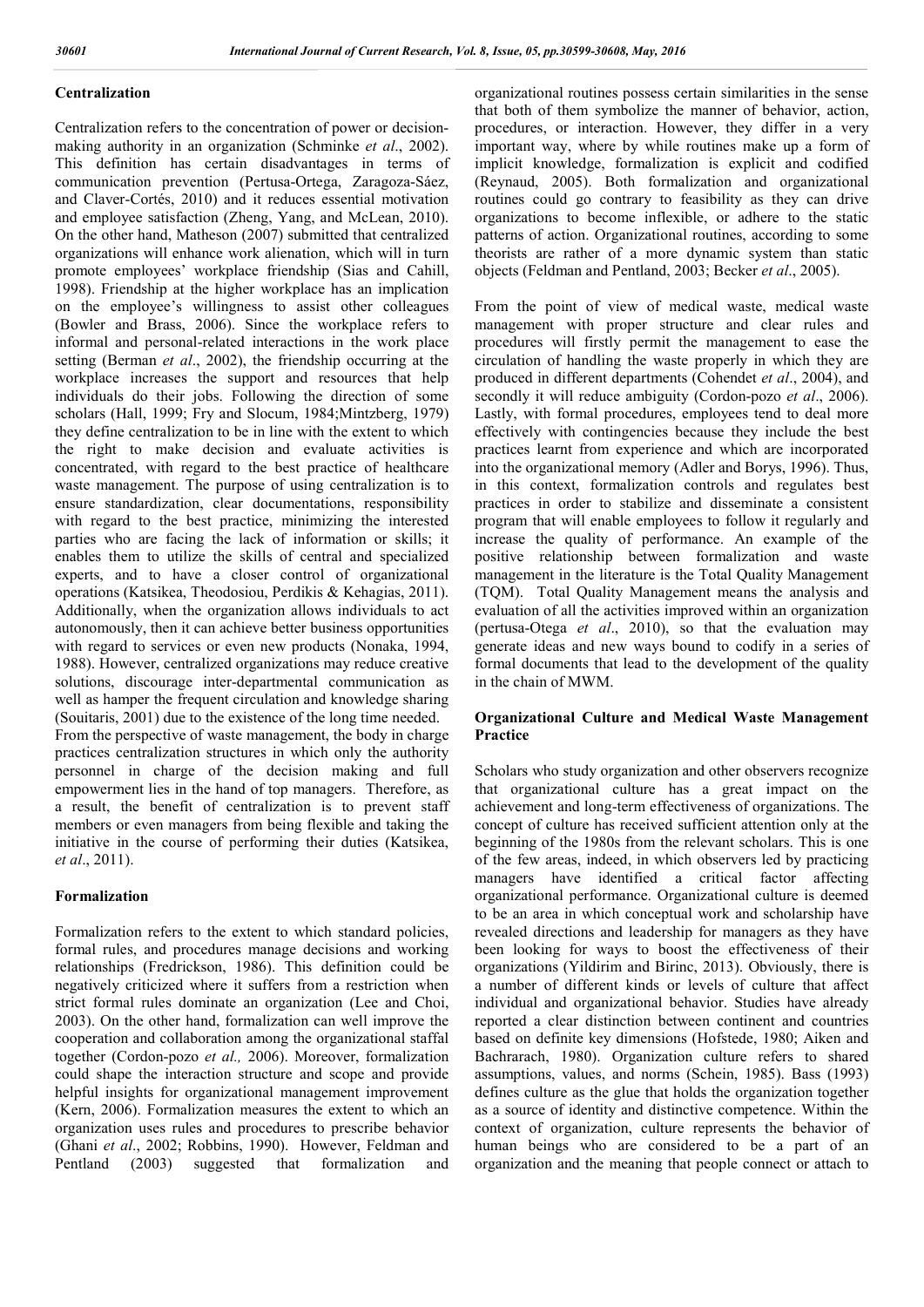their actions in the chain of the medical waste management. The relationship between the culture of an organization and its management was clearly stated in the literature (Fey and Denison, 1986).

According to Davies, Mannion, Jacob, Powell and Marshall (2007), organizational culture refers to the assumption, values, attitudes as well as beliefs that a significant group shares among them within the organization. Along with the same line, culture could also be defined as the collective mind program which distinguishes the member of one category or group of people from another (Hofsted, 1991). According to him, this kind of definition is not yet completed, but it covers what he intends to measure. However, culture in his sense, consists of systems of values and values are among the building blocks of culture. Furthermore, culture is to be characterized by specific problems arising from the inexhaustible nature of its components. Therefore, in analyzing the cultural impact on the behavior of the members of any particular sub-culture, we select the dimensions that could most be applied to the particular perspective of the cultural behavior being studied. Four types of organizational cultures have been identified in the literature (Hofsted, 1991).

These are

- 1.Individualism Vs collectivism
- 2.Large and small power distance
- 3.Strong and weak uncertainty avoidance
- 4.Masculinity and femininity

According to the aforementioned dimensions, the first two dimensions (individualism Vs collectivism and power distance) are chosen because of their relevant values for studying the evaluation and management of waste by the leadership style (Hofsted, 1983). Furthermore, they had been recorded and developed through empirical measurement, which was tested for their validity and reliability (Harrison, 1990; Morris *et al*., 1993; Pratt, 1986; Bosland, 1984; Hofsted, 1984). Conversely, some other scholars mentioned that organizational culture does not have any direct influence on organizational effectiveness; it rather influences the behavioural shaping of organizational members in an ambiguous and uncertain world. The most important part of decision-making, however, is to absorb the information from the environment to structure the unknown (Waterman, 1990). Sharing values and belief in an organization has a great influence on waste management (Tesluk *et al*., 1997; Harris, 1998). The current research conceptualizes individualism Vs collectivism and power distance (Hofsted, 1980, 1991) as the two main dimensions in the MWMP so that the management could be incorporated into an organizational memory. The entire process is conditioned by the organizational culture, because according to De Long and Fahey, (2000), the values and behavioral norms held by organizational members serve as a filter in the sense-making and meaning-construction processes.

## **Individualism Vs collectivism**

Individualism-Collectivism (IC) explains relationships among members of the societies and how they perceive and comprehend these relations. It also describes the relationship between the collectivity and the individual that exists in a given group. Individualism means that members of the society look at themselves and seek their own goals more than the group's goals. Their loyalties to organizations tend to be at a low level and they depend on themselves rather than others. In individualistic societies, members are oriented by "I" (Hofstede *et al*., 2005). In collectivistic societies members are oriented by "We". The word collectivist does not necessarily have any political sense. It relates to the power of the group and not the power of the state. In collectivistic societies collaboration and "we" are their slogans and the loyalty to the organization is expected to be high. Individual competition is not preferred in collectivist societies. Members depend on the cooperation with each other jointly as a unit or family. Hofstede (2005, p. 213) stated that "The degree of individualism in an organizations depends, obviously, on other factors in addition to the societal norms, such as employees" educational levels as well as an organization's history and organizational culture". Individualism/ collectivism stands for factors which could be essential and important in an ideal organization such as, challenge, training, physical conditions and the use of skills, according to Hofstede and Hofstede (2005, p. 76). From the perspective of medical waste management, training and education programmes for instance, must be available for all hospital staff, as proper training will enhance the development of the awareness of health, safety and environmental issues (Mohee, 2005). Furthermore, Yong at al (2009) indicated that if the understanding of medical waste disposal methods is increased by the use of skills and advanced technology, the medical waste management will be greatly enhanced.

#### **Power Distance**

Power distance refers to the formal way or approach in which a society or organization handles inequality, and subsequently the way people build their institutions and organizations. In addition to that, power distance is divided into parts. These are large distance and small distance. In large distance, an organization or society tends to have an acceptance to a hierarchical order where everybody has a space which does not need any justification. On the other hand, in small power distance, an organization or society tends to strive for power equalization and justification for the existence of those power inequalities (Hofsted, 1980, 1991). An example of this dimension with regard to MWMP is the classification into the administrative and technical aspects (Nemathaga *et al*., 2008).The administrative waste management of healthcare facilities is related to the components affecting the social system and members of the organization, such as the rules, roles, procedures, and structures concerning communication and exchange between the members. The technical part of medical waste management refers to the operating constituent affecting the technical system. Examples of these components are: equipment, also the methods of operation utilized in their production process.

## **Medical Waste Management Practice**

Johannessen *et al*. (2000) suggested that a good management of medical waste can drastically curtail the risks within and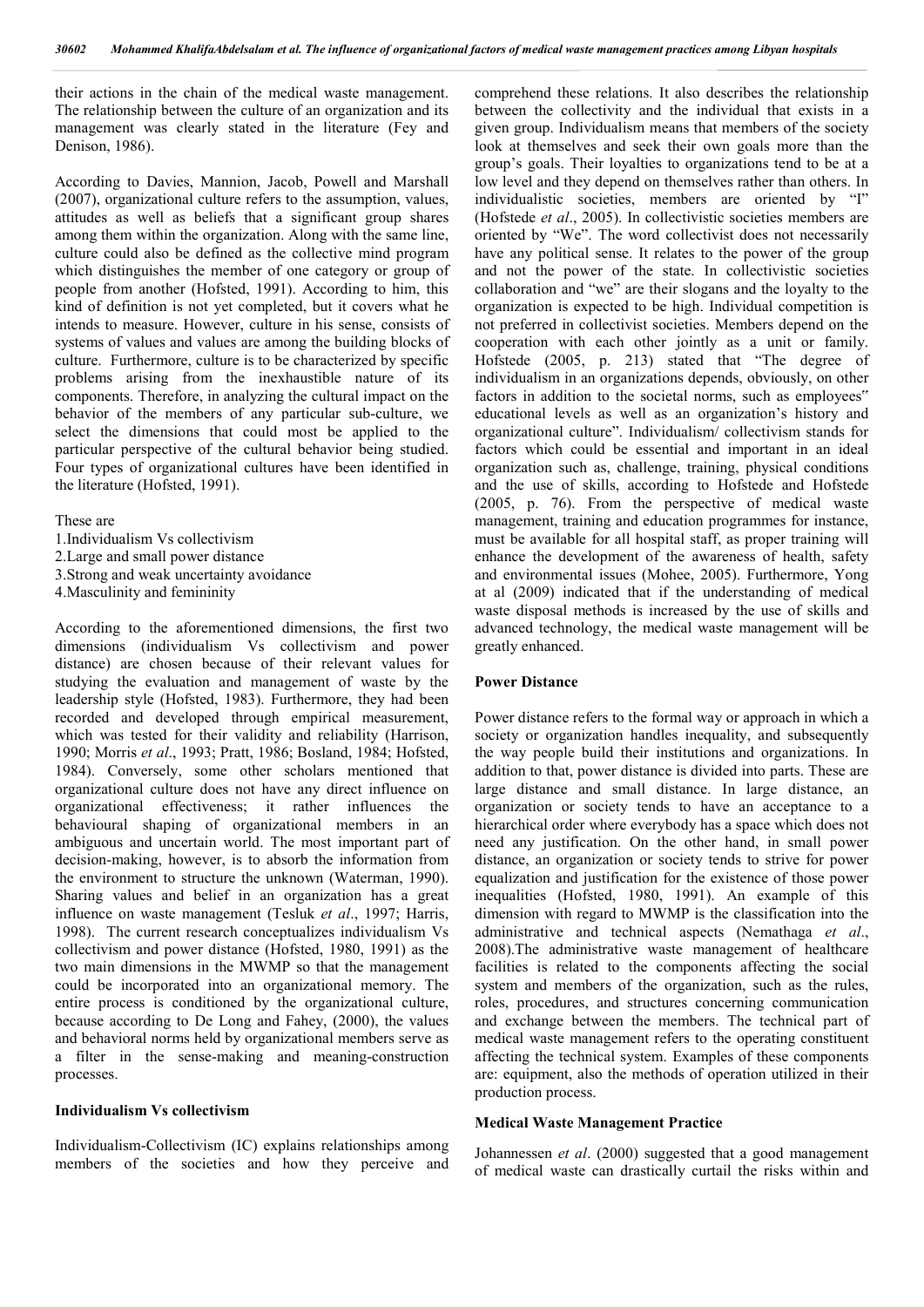outside health-care facilities, suggesting, as an initial step, the separation of wastes into reusable and non-reusable, harmful and non-lethal components. They recognized other vital measures, such as the institutionalization of an active management system, eliminating or minimizing undue waste manufacture, the evasion of risky substances wherever possible, the act of safeguarding worker's safety, providing secure methods of waste collection and transportation, and setting up a functioning waste treatment and disposal system. Acharya and Singh (2000) on the other hand, declared that the medical waste management process involves 7 steps including handling, segregation, mutilation, disinfection, storage, transportation and final disposal. They argued that these are vital measures or steps that need to be undertaken for the sake of safe and scientific medical waste management in any institution. Other authors have advocated other methods of managing medical wastes, including, appropriate techniques for disposal (Lee *et al*, 2004; Diaz *et al*., 2005), an internal management system and training program for related personnel (Abdulla, 2008; Silva, 2005).

Following WHO (1999; 2005), we define healthcare waste to include all the waste generated by healthcare institutions, laboratories and research facilities. It also includes the waste originating from minor or scattered sources (such as those wastes generated in the course of healthcare undertaken in the homes). The relationships between the aforementioned variables are shown in Fig. 1.



**Fig. 1. Theoretical framework**

#### **We therefore hypothesize that:**

H1: There is a significant relationship between organizational structure and medical waste management practice in Libyan public hospitals.

H1 (A): There is a significant relationship between centralization and medical waste management practice in Libyan public hospitals.

H1 (B): There is a significant relationship between formalization and medical waste management practice in Libyan public hospitals

H2 :There is a significant relationship between organizational culture and medical waste management practice in Libyan public hospitals.

H2 (A): There is a significant relationship between individualism vs collectivism and medical waste management practice in Libyan public hospitals.

H2 (B): There is a significant relationship between power distance and medical waste management practice in Libyan public hospitals

# **MATERIALS AND METHODS**

#### **Sample and Data Collection**

The questionnaire was distributed among the five southern states in Libya from 20 January and the survey has taken 5months to be completed. The population (respondents) for the current research included different levels of respondents who have had to deal with medical waste (Top management, heads of departments and doctors). The sample frame consisted of names and addresses of hospitals obtained from (www.health.gov.ly) published in 2010. We physically sent out 210 questionnaires to all selected hospitals and received back 171 questionnaires which yielded about70% response rate. The Cronbach's coefficient alpha was used to determine the reliability of the various items used in this study. All the Cronbach's coefficient alpha values gained in this research were above 0.65 consistent withthe minimum acceptance values recommended by Nunnally (1978).

# **Measurement of variables**

The organization structure was measured using a fourteen-item instrument adopted from Kholi and Jaworski (1993). It was also conceptualized as the centralization and formalization. Centralization refers to the top management making the decisions, whereas formulation refers to the degree to which written policies and procedures that guide the actions of employees in an organization. Our respondents at the surveyed hospitals were asked to indicate the intensity of centralization and formalization on a five-point Likert scale or in detail, 1= "strongly disagree,"  $2=$  "disagree, "  $3=$  "neutral, "  $4=$  "agree, " 5= " strongly agree. Organization culture was measured by an eighteen-item instrument adopted fromHofstede (1980, 1991); and also conceptualized as the Individualism vs collectivism and power distance. While Individualismmeans that members of the society look at themselves and seek their own goals more than the group's goals and collectivism refers to the fact that members depend on the cooperation with each other jointly as a unit or family, power distance deals with the level of the inequality in the society and how to handle the fact that members of the society are unequal. The aim of using organization culture is to assess the extent of individualism vs collectivism and power distance among Libyan public hospitals on a five-point Likert scale with the order of  $1=$ "strongly disagree,"  $2=$  "disagree, "  $3=$  "neutral, "  $4=$  "agree, " 5= " strongly agree . Medical waste management practice was measured by a twelve-item instrument adapted from Vorapong Manowan (2009); WHO (199; 2005). The respondents were asked to indicate the intensity of medical waste management practice among the Libyan public hospitals on a five-point Likert scale with these representations: 1= "strongly disagree,"  $2=$  "disagree, "  $3=$  "neutral, " $4=$  "agree, "  $5 =$  " strongly agree.

# **RESULTS AND DISCUSSION**

#### **Data analysis**

Following (Sonmez and Sirakaya, 2002), the factor analysis was performed to all variables: organizational structure,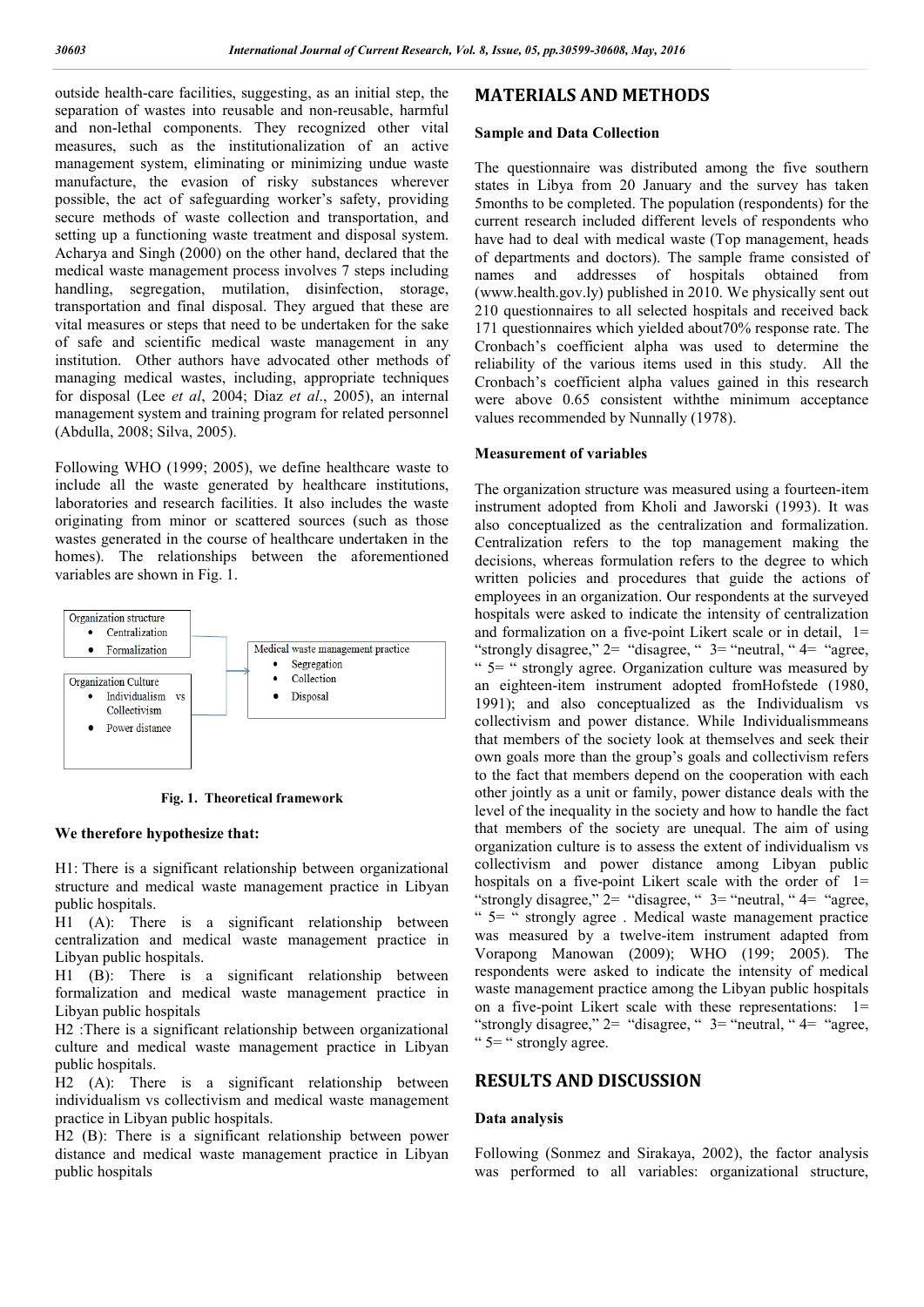organizational culture, organizational internal factors and medical waste management practice. In addition, a reliability test was conducted to all constructs to determine the data reliability.

#### **Organization Structure**

The measurement scales for organizational structure consisted of 14-items. The Varimax rotated principal components factor analysis was conducted. Prior to performing the principal components analysis (PCA), the suitability of the data for the factor analysis was assessed. The correlation matrix indicated that the item coefficients were 0.3 and above. There was a total of two statistical measures to assess the factorability of the data conducted through 1) Kaiser-Meyer-Olkin (KMO) to determine the "measure of sampling adequacy" value. The value reported was 0.843, exceeding the recommended value of 0.6 (Kaiser, 1970, 1974); 2) Barlett's test of sphericity (Barlett, 1954) is significant at p<0.001. Since the KMO value is reported to as 0.843, it is interpreted as in the range of "great" (Hutchinson &Sofroniou, 1999). Therefore the sample size here is adequate for the factor analysis. The total variance explained is reported as 47.69%. Only factors with a loading value of 0.40 and above were considered. One item was deleted prior to the anti-image analysis. Factor loading accepted all two factors based on the original items. **Table 1** shows the factor loading value for this scale. It ranges from 0.468 to 0.784.The reliability test was performed after the factor analyses for items measuring the organizational structure. Based on the Cronbach coefficient alpha of the variables, all the variables in this research have values more than 0.65.

#### **Organization Culture**

The measurement scales for organizational culture consisted of eighteen-items. The Varimax rotated principal components factor analysis was conducted. Prior to performing the principal components analysis (PCA), the suitability of the data for the factor analysis was assessed. The correlation matrix indicated that the item coefficients were 0.3 and above. There were a total of two statistical measures that assess the factorability of the data conducted through i) Kaiser-Meyer-Olkin (KMO) to determine the "measure of sampling adequacy" value. The value reported was 0.887, exceeding the recommended value of 0.6 (Kaiser, 1970, 1974); ii) Barlett's test of sphericity (Barlett, 1954) is significant at  $p \le 0.001$ . Since the KMO value is reported as 0.887, it is interpreted as staying in the range of "fair" (Hutcheson & Sofroniou, 1999). Therefore, the sample size here is adequate for the factor analysis. The total variance explained is reported as 49.43%. Only factors with a loading value of 0.40 and above were considered. Therefore, no items were deleted. The factor loading accepted all two factors based on the original items.

**Table 2** below shows the factor loading value for this scale. It ranges from 0.433 to 0.749.The reliability test was performed after the factor analyses for items measuring organizational culture. Based on the Cronbach coefficient alpha of the variables, all the variables in this research have values more than 0.65.

**Table 1. Factor Analysis of the Organisational Structure**

| Factor/Item                  | Loading |                |  |
|------------------------------|---------|----------------|--|
|                              | 1       | $\overline{2}$ |  |
| Factor 1: Formalization      |         |                |  |
| b1b                          | .702    |                |  |
| b2b                          | .646    |                |  |
| b3b                          | .701    |                |  |
| b4b                          | .543    |                |  |
| b5b                          | .606    |                |  |
| b6b                          | .784    |                |  |
| b7b                          | .612    |                |  |
| b8b                          | .638    |                |  |
| Factor 2: Centralization     |         |                |  |
| bla                          |         | .585           |  |
| b3a                          |         | .472           |  |
| b4a                          |         | .482           |  |
| b5a                          |         | .468           |  |
| b6a                          |         | .750           |  |
| Eigenvalues                  | 4.81    | 1.33           |  |
| Percentage                   | 37.06   | 10.23          |  |
| <b>KMO</b>                   | 0.843   |                |  |
| Barlett's test of sphericity | 683.97  |                |  |
| Sig.                         | 0.000   |                |  |

**Table 2. Factor Analysis of Organisational Culture**

| Factor/Item                            | Loading |                |  |
|----------------------------------------|---------|----------------|--|
|                                        | 1       | $\overline{2}$ |  |
| Factor 1: Power Distance               |         |                |  |
| c1b                                    | .749    |                |  |
| c2b                                    | .684    |                |  |
| c3b                                    | .686    |                |  |
| Factor 2: Individualism & Collectivism |         |                |  |
| cla                                    |         | .615           |  |
| c <sub>2</sub> a                       |         | .553           |  |
| c3a                                    |         | .493           |  |
| c <sub>4</sub> a                       |         | .433           |  |
| c5a                                    |         | .588           |  |
| c6a                                    |         | .660           |  |
| c7a                                    |         | .692           |  |
| c8a                                    |         | .743           |  |
| c9a                                    |         | .702           |  |
| c10a                                   |         | .716           |  |
| c11a                                   |         | .669           |  |
| c12a                                   |         | .504           |  |
| c13a                                   |         | .570           |  |
| c14a                                   |         | .770           |  |
| Eigenvalues                            | 6.75    | 1.65           |  |
| Percentage                             | 39.71   | 9.72           |  |
| <b>KMO</b>                             | 0.887   |                |  |
| Barlett's test of sphericity           | 1195.47 |                |  |
| Sig.                                   | 0.000   |                |  |

#### **Medical Waste Management Practice**

The measurement scales for MWMP consisted of 14-items. The Varimax rotated principal components of the factor analysis was conducted. Prior to performing the principal components analysis (PCA), the suitability of the data for the factor analysis was assessed. The correlation matrix indicated that the item coefficients were 0.3 and above. There were a total of two statistical measures that assess the factorability of the data conducted through 1) Kaiser-Meyer-Olkin (KMO) to determine the "measure of sampling adequacy" value. The value reported was 0.788, exceeding the recommended value of 0.6 (Kaiser, 1970, 1974); 2) Barlett's test of sphericity (Barlett, 1954) is significant at p<0.001. Since the KMO value is reported as 0.788, it is interpreted as staying in the range of "fair" (Hutchinson & Sofroniou, 1999). Therefore, the sample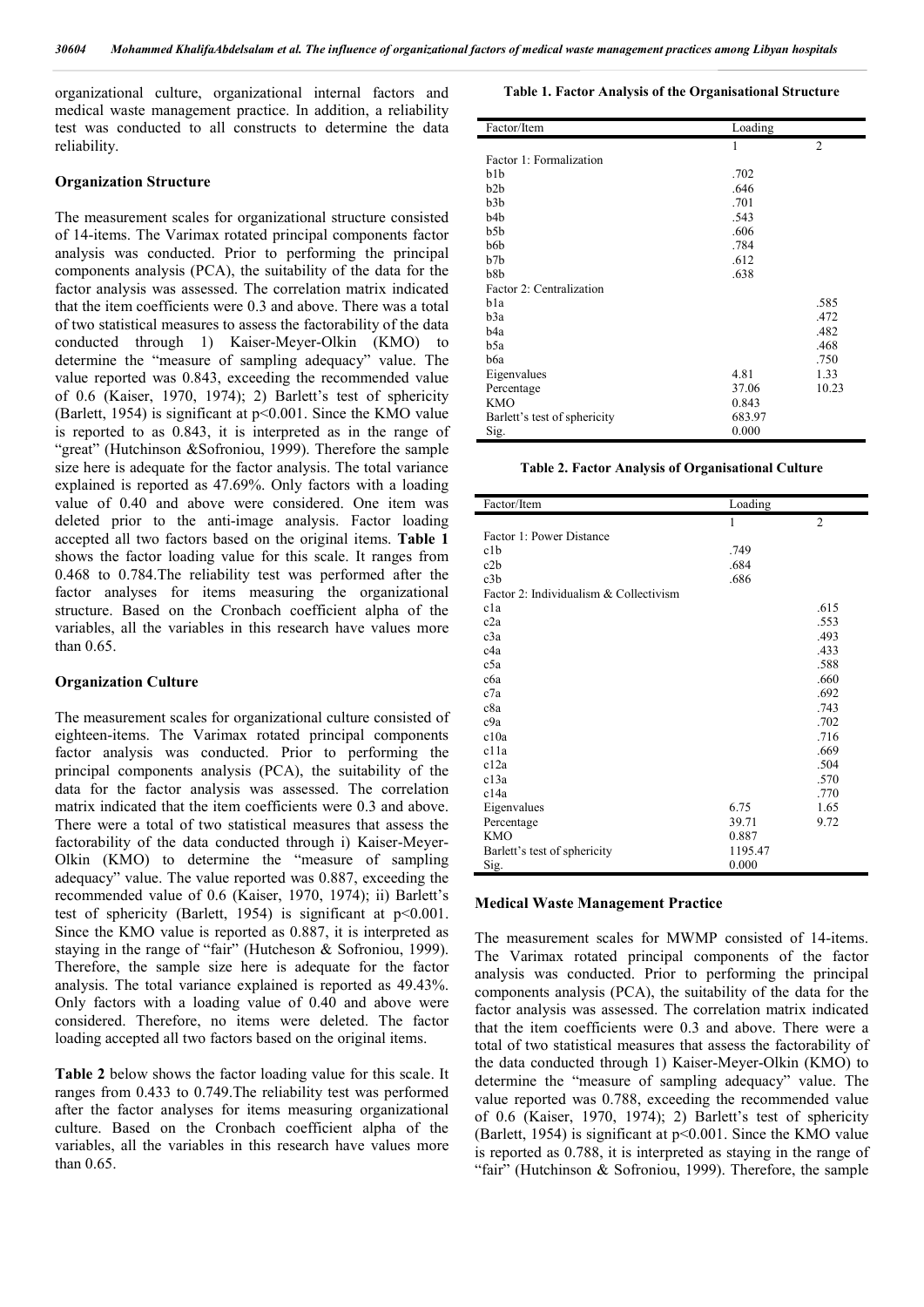size here is adequate for the factor analysis. The total variance explained is reported as 55.01%. Only factors with a loading value of 0.40.5 and above were considered. Two items were deleted prior to the anti-image analysis. The factor loading accepted all two factors based on the original items. **Table 3** shows the factor loading value for this scale. It ranges from 0.523 to 0.793.The reliability test was performed after the factor analyses for items measuring the medical waste management. Based on the Cronbach coefficient alpha of the variables, all the variables in this research have values more than 0.65.

**Table 3. Factor Analysis of Medical Waste Management Practice**

| Factor/Item                  | Loading      |                |       |
|------------------------------|--------------|----------------|-------|
|                              | $\mathbf{1}$ | $\overline{2}$ | 3     |
| Factor 1                     |              |                |       |
| e10                          | .523         |                |       |
| e11                          | .530         |                |       |
| e12                          | .711         |                |       |
| e14                          | .635         |                |       |
| Factor 2                     |              |                |       |
| e5                           |              | .757           |       |
| e6                           |              | .793           |       |
| e <sub>7</sub>               |              | .725           |       |
| e8                           |              | .604           |       |
| Factor 3                     |              |                |       |
| e1                           |              |                | .704  |
| e2                           |              |                | .672  |
| e <sub>3</sub>               |              |                | .528  |
| e <sub>4</sub>               |              |                | .701  |
| Eigenvalues                  | 1.837        | 1.696          | 1.069 |
| Percentage                   | 31.976       | 14.130         | 8.906 |
| <b>KMO</b>                   | 0.788        |                |       |
| Barlett's test of sphericity | 533.202      |                |       |
| Sig.                         | 0.000        |                |       |

**Table 4** demonstrates the demographic statistics of respondents' background at the hospitals surveyed. Out of 171 respondents who returned the completed questionnaires, 70.7% of the participants were from the District General Hospital, while 7.0 % came from teaching hospitals and 5.7 % were from specialist hospitals. They held various positions in the hospital. The majority of them was heads of the department  $(41.1\%)$  and doctors  $(12.5\%)$ . 55.2 % of the respondents were male compared to 44.8 % female. Most of the participants had finished their tertiary education and had more than 8 years of experience. It could also be found that most of the hospitals were old hospitals, and they were established for more than 20 years. According to the number of employees, the majority of the participants were from the hospital with 300 employees.

# **Correlation between Medical Waste management Practices, Structure and Culture**

It was found that there was a significant relationship between both variables ( $r=0.609$ ,  $p<0.01$ ). However, there was also an indication of the significant relationship between centralization and collection  $(r=0.525, p<0.01)$  and disposal  $(r=0.193, p<0.01)$ p<0.05). Another significant relationship can also be found between formalization collection  $(r=0.486, p<0.01)$  and disposal ( $r=208$ ,  $p<0.01$ ). Centralization and formalization were found to have no significant relationship with separation.

The outcomes then, provide the statistical proof to support H1- H6.

**Table 4. Background of the Respondents**

|                                   | Frequency    | Percentage |
|-----------------------------------|--------------|------------|
| Type of the Hospital              |              |            |
| <b>Teaching Hospital</b>          | 11           | 7.0        |
| Specialist Hospital               | 9            | 5.7        |
| District General Hospital         | 111          | 70.7       |
| Others                            | 26           | 16.6       |
| Position                          |              |            |
| Head Of Hospital                  | 3            | 1.8        |
| Hospital Manager                  | 8            | 4.8        |
| Head Of Hospital Department       | 69           | 41.1       |
| <b>Inflection Control Officer</b> | 11           | 6.5        |
| Hospital Engineer                 | 6            | 3.6        |
| Chief Pharmacist                  | 13           | 7.7        |
| Radiation Officer                 | 7            | 4.2        |
| Senior Nursing Officer            | 11           | 6.5        |
| <b>Financial Controller</b>       | 6            | 3.6        |
| Waste Management Officer          | 3            | 1.8        |
| Doctor                            | 21           | 12.5       |
| Others                            | 10           | 6.0        |
| Gender                            |              |            |
| Male                              | 74           | 55.2       |
| Female                            | 60           | 44.8       |
| Education                         |              |            |
| High School                       | 5            | 3.6        |
| High Diploma                      | 49           | 35.8       |
| University                        | 83           | 60.6       |
| Experience                        |              |            |
| $1-3$ years                       | 17           | 11.4       |
| 4-7 years                         | 32           | 21.5       |
| >8 years                          | 100          | 67.1       |
| Years of Established              |              |            |
| < 10                              | 24           | 14.0       |
| $10 - 20$                         | 15           | 8.8        |
| 21-30                             | 88           | 51.5       |
| $31 - 40$                         | 43           | 25.1       |
| >40                               | $\mathbf{1}$ | .6         |
| Number of Employees               |              |            |
| < 100                             | 9            | 5.3        |
| 100-200                           | 13           | 7.6        |
| 201-300                           | 18           | 10.5       |
| 301-400                           | 45           | 26.3       |
| 401-500                           | 54           | 31.6       |
| >500                              | 32           | 18.7       |
|                                   |              |            |

**Table 5. Presents the correlation between medical waste management practices and Structure**

|                | <b>MWNP</b>                | Separation                 | Collection                 | Disposal | rganisational structure | Centralization | Formalization |
|----------------|----------------------------|----------------------------|----------------------------|----------|-------------------------|----------------|---------------|
| <b>WMP</b>     |                            |                            |                            |          |                         |                |               |
| Separation     | $.485***$                  |                            |                            |          |                         |                |               |
| Collection     | $.643**$                   | $.272^{**}$<br>$.319^{**}$ |                            |          |                         |                |               |
| Disposal       | $.699**$                   |                            | $.180*$                    |          |                         |                |               |
| Organisational | $.609**$                   | $-.001$                    | $.549**$                   | $.220**$ |                         |                |               |
| Structure      |                            |                            |                            |          |                         |                |               |
| Centralization |                            | .016                       |                            | $.193*$  | .879                    |                |               |
| Formalisation  | $.548^{**}$<br>$.563^{**}$ | $-.013$                    | $.525^{**}$<br>$.486^{**}$ | .208     | .940**                  | $.663**$       |               |

Also, **Table 6** demonstrates that there was a significant relationship between organizational culture and medical waste management practice.  $(r=0.739, p<0.01)$ . In addition, another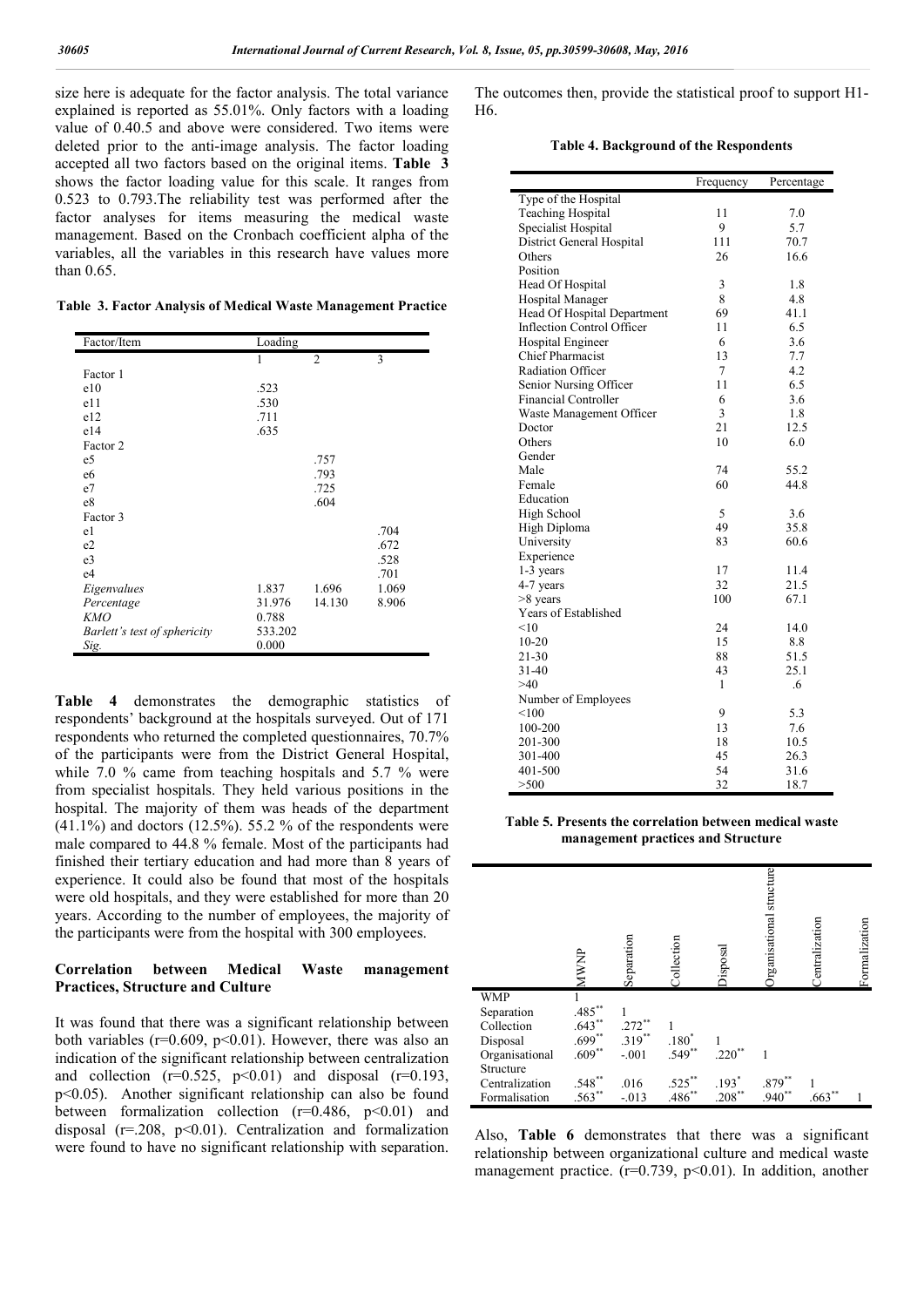significant relationship appears between individualism and collection (r=0.506, p<0.01) and disposal (r=0.374, p<0.05); and between power distance collection  $(r=0.282, p<0.01)$  and disposal ( $r=436$ ,  $p<0.01$ ). The outcomes then, provide the statistical evidence to support  $H_4$ 1 (8),  $H_4$ 1 (9).

**Relationship between Waste Management Practices and Organisational Culture**

|                       | <b>AND</b>                                | Separation | Collection   | Disposal  | <b>Drganizational</b><br>Culture | Individualism &<br>Collectivism | Power Distance |
|-----------------------|-------------------------------------------|------------|--------------|-----------|----------------------------------|---------------------------------|----------------|
| <b>WMP</b>            |                                           |            |              |           |                                  |                                 |                |
| Separation            | **<br>.485                                |            |              |           |                                  |                                 |                |
| Collection            | $***$                                     | **         |              |           |                                  |                                 |                |
| Disposal              |                                           | $.319**$   | .180         |           |                                  |                                 |                |
| Organisational        | $.643$<br>**<br>$.699$<br>**<br>$.739$ ** | .102       | , **<br>.491 | $.414***$ |                                  |                                 |                |
| Culture               |                                           |            |              |           |                                  |                                 |                |
| Individualism         | $.697**$                                  | .086       | **<br>.506   | $.374$ ** | .985                             |                                 |                |
| & Collectivism        |                                           |            |              |           |                                  |                                 |                |
| <b>Power Distance</b> | $.672$ **                                 | .130       | **<br>.282   | .436      | **<br>.751                       | .623                            |                |
|                       |                                           |            |              |           |                                  |                                 |                |

**Table 7** shows the results of the regression analysis which examines the effect of organisational structure on medical waste management practices. It was found that Organizational structure explained 37.1 percent of MWMP  $(R^2=37.1,$  $F=49.03$ ,  $p<0.01$ ). Both dimensions significantly predicted the MWMP in public hospitals in Libya as follows: Centralisation  $(B=0.313, t=3.805, p<0.01)$  and formalisation  $(B=0.355, t=3.805)$  $t=4.316$ ,  $p<0.01$ ).

**Table 7. Effect of Organisational Structure on Medical Waste Management Practices**

|                | B     |       |      |
|----------------|-------|-------|------|
| Centralisation | .313  | 3.805 | .000 |
| Formalisation  | .355  | 4.316 | .000 |
| $R^2$          | 0.371 |       |      |
| Е              | 49.03 |       |      |
| 51g            | 0.000 |       |      |

**Table 8** shows the results of the regression analysis which examine the effect of organizational culture on medical waste management practices. It was found that the organizational Culture explained 57.8 percent of MWMP  $(R^2=0.578,$ F=113.655,  $p<0.01$ ). Both dimensions had also significantly predicted MWMP in public hospitals in Libya as follows: individualism and collectivism  $(B=0.455, t=7.508, p<0.01)$  and power distance (B=0.388, t=6.018, p<0.01).

**Table 8. Effect of Organisational Culture on Medical Waste Management Practices**

|                                | в       |       | Sig. |
|--------------------------------|---------|-------|------|
| Individualism and Collectivism | .455    | 7.058 | .000 |
| Power Distance                 | .388    | 6.018 | .000 |
| $R^2$                          | 0.578   |       |      |
| F                              | 113.655 |       |      |
|                                | 0.000   |       |      |

### **Conclusion**

This research examines the relationship between the organizational structure, culture and MWMP among Libyan public hospitals. The research however, tries to answer this research question: What is the influence of organizational structure, culture on medical waste management practice among Libyan public hospitals? The population for the current research is the southern Libyan public hospitals. Simple stratified random sampling was utilized for the hospitals selected because it is the most efficient among all sampling probability designs. Also, self-administrated structured questionnaires were physically distributed to 210 selected hospitals in the five states followed by some phone calls and reminders, with the aim to get back a good feedback. A total of 171 respondents were returned. The data were then analysed using different analyses with the assistance of the Statistical Package for Social Science program for Windows (Version 20.0).The results of the reliability analysis suggest that all of the variables are reliable for this research by checking the Cronbach's alpha coefficient which has held values more than 0.65 to variables. The regression analysis illustrated that all of the variables (organizational structure and culture) significantly predicted medical waste management practice in the Libyan public hospitals. In addition, the results of the correlation analysis demonstrated that there is a significant relationship between organizational structure and organizational structure and organizational culture. The results of the descriptive analyses for the mean score ranged from 1.6 to 4.7 and all the standard deviations were low except for Q6 about segregation the waste and Q14 about penalizing for failing to follow the Standard Operation Procedures (SOP) on medical waste, suggesting that the perception of the current medical waste management practices in Libya is low and that there is a variability on the data. Generally, the current practice of the medical waste management within the Libyan hospitals provides an indication on what has been mentioned early by WHO (2011) where there was an emphasis on some of the major and priority needs in the primary healthcare structure and hospitals in Libya. These include scaling up the hygiene standards and healthcare waste collection, disposal, training of selected staff, technical support for the disposal of large amount of expired drugs, the development of the medical waste segregation, treatment and disposal. In another study consistent with this research conducted by Alagoz and Kocasoy (2007) it is determined that in most of the healthcare facilities surveyed in Turkey, top management, managers of the hospitals also the senior nurses did not pay any attention to hospital waste, due to their insufficient knowledge and the significance of medical waste and their lack of interest. From the practical point of view, the findings of this research suggest that to improve the practice of medical waste management among Libyan hospitals, all of the interested parties in the field of safe management of healthcare facilities including managers of hospitals, medical staff, nurses, environmental officers, waste management officers need to seriously give more attention to factors such as the organizational structure (centralization and formalization). For instance, previous studies have illustrated that centralization may reduce the creative solutions and impede interdepartmental communication as well as the frequent circulation and sharing of ideas (Souitarris, 2001) because of the existence of time-consuming formal communication channels. This may clearly be noticed when a healthcare facility has accumulated expired medications and it has to be handled. In a similar vein with formalization, the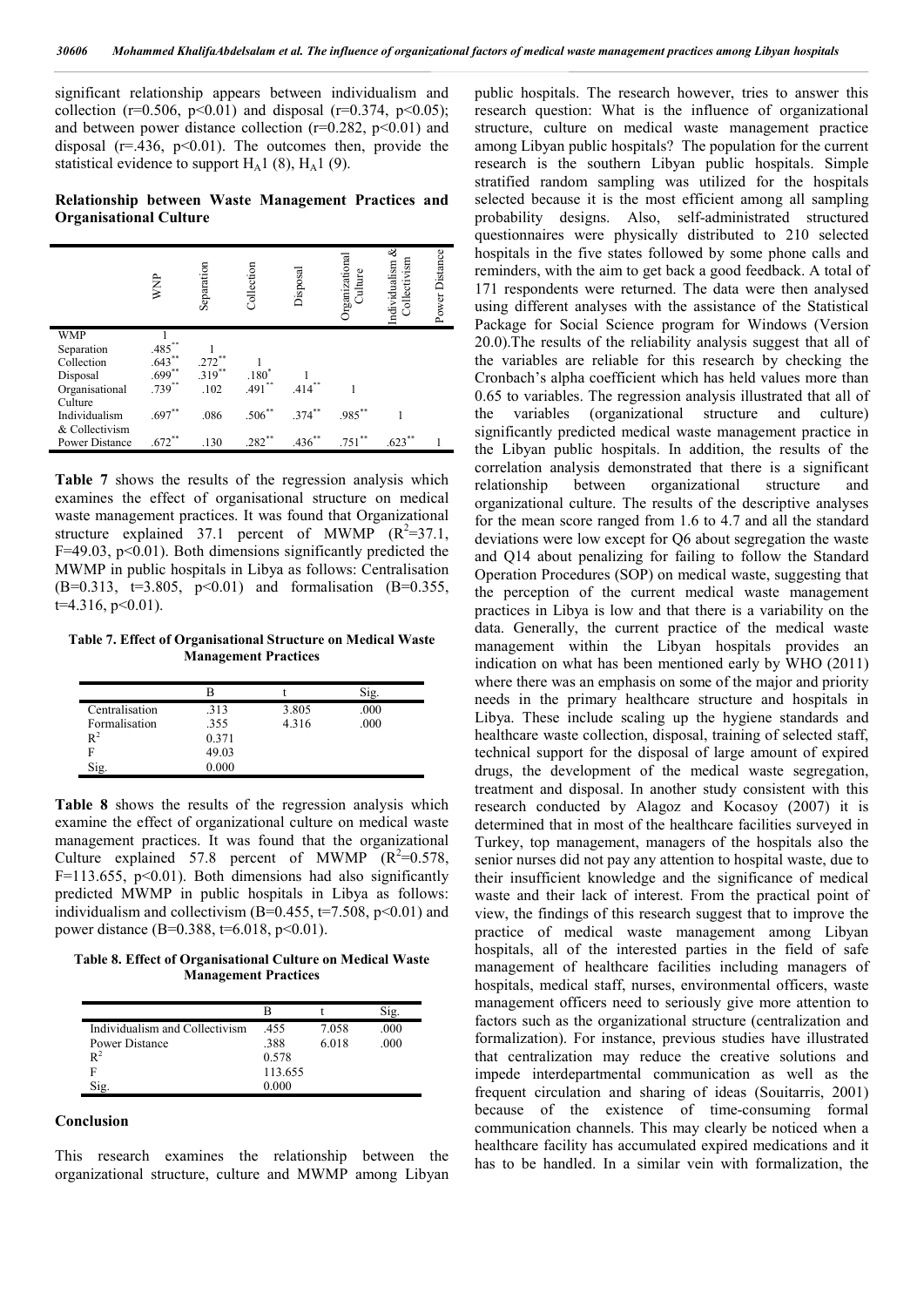medical waste management with proper structure and clear rules and procedures will firstly permit the management to ease the handling of the waste properly where they are produced from varying departments (Cohendet *et al*., 2004), and secondly it reduces the ambiguity (Cordon-pozo *et al*., 2006). Lastly, with formal procedures, employees tend to deal more effectively with contingencies because they include the best practices learnt from experience and which are incorporated into the organizational memory (Adler and Borys, 1996). Furthermore, this research plays an essential role which is important to whomever in charge of medical waste management such as the Ministry of Health, Ministry of Environment, healthcare facilities managers to the lower level staff. In addition, the findings of this research are perceived to be capable to contribute to future studies in the area of medical waste management. To sum up, in gathering all relevant information for this research, we used a single respondent to capture the data at the organizational level; and the use of survey method as two main limitations arising from this research. Thus, our future directions in this field of research should consider multiple respondents for gathering the relevant data. Additionally, an attention should lean on the influence of moderating variables such as hospital location and type of services offered on the relationships between organizational factors and medical waste management practices.

# **Acknowledgement**

The authors sincerely acknowledge the UUM for its incentive for postgraduates provided by the Othman Yeop Abdullah (OYA) Graduate School of Business, Universiti Utara Malaysia

# **REFERENCES**

- Acharya, D. B. and Singh, M. 2000. *The Book of Hospital Waste Management*, Minerva Press, New Delhi, 15, 47
- Adler, P.S., Borys B, Q. 1996. Two types of bureaucracy: enabling and coercive. *Admsci*., 41(1): 61–89.
- Aiken M, Bacharach S, French JL. 1980. Organizational structure, work process, and proposal making in administrative bureaucracies. *Acad Manage J*, 23(4): 631–52.
- Bass, B.M. and Avolio, B.J. 1993. *Transformational Leadership and Organizational Culture.Public Administration Quarterly*, 17(1), pp. 112 117.
- Becker M, Lazaric N, Nelson R, Winter S. 2005. Applying organizational routines in understanding organizational change. *Ind Corp Change*, 14(5):775–91.
- Berman, E. M., West, J. P. and Richter, M. N. 2002. Workplace relations: friendship patterns and consequences (according to managers). Public Administration Review, 62(2), 217e230.
- Bosland, N. 1984. *Some Studies on the Value Survey Module.Thesis*, K.H Tilburg.
- Botelho, A. 2012. The impact of education and training on compliance behavior and waste generation in European private healthcare facilities. *Journal of Environmental Management,* 98, 5-10
- Bowler, W. M. and Brass, D. J. 2006. Relational correlates of interpersonal citizenship behavior: a social network perspective. *Journal of Applied Psychology*, 91(1), 70-82
- Cohendet P, Creplet F, Diani M, Dupouët O, Schenk E. 2004. Matching communities and hierarchies within the firm. *J Manage Gov*., 8(1):27–48
- Cordón-Pozo E, García-Morales VJ, Aragón-Correa JA. 2006. Inter-departmental collaboration and new product development success: a study on the collaboration between marketing and R&D in Spanish high-technology firms. *Int J TechnolManag*., 35(1/2/3/4): 52–79.
- De Long D., W, Fahey L. 2000. Diagnosing cultural barriers to knowledge management. *Acad Manage Exec*., 14(4):113– 27.
- Diaz, L., Savage, G. and Eggerth, L. 2005. Alternatives for the treatment and disposal of healthcare wastes in developing countries. *Waste Management*, 25, 626-637. doi:10.1016/ j.wasman.2005.01.005
- Feldman, M, Pentland B. 2003. *Reconceptualizing organizational routines as a source of flexibility and change*. *AdmSciQ*., 48(1):94-118.
- Fey CF, Denison DR. 1986. *Organizational culture and effectiveness*: Can American theory be applied in Asia? *Organ Sci*., 14(6):686–706.
- Fredrickson, JW. 1986. The strategic decision process and organizational structure. *Acad Manage Rev*., 11(2):280–97.
- Fry, L. W. and Slocum J. W. 1984. Technology, Structure, and workgroup effectiveness. A test of contingency model. *Academic Management Journal*., 27, 221-246
- Ghani, KA, Jayabalan V, Sugumar M. 2002. Impact of advanced manufacturing technology on organizational structure. *J Tech ManageRes*., 13:157–75.
- Hage, J and Aiken, M. 1967. Program change and organizational properties. *American Journal of Sociology*, 72, 503-518.
- Hall, R. H. 1999. Organizations structures, processes, and outcomes. Upper Saddle River, NJ: Prentice-Hall.
- Harris, R. J. 1998. *The Nature Assumption*. New York, NY: Free Press.
- Harrison, G. L. 1990. Reliance on Accounting Performance Measure in Superior Evaluative Style- The Influence of National Culture. Unpublished PhD. Dissertation: Macquarie University.
- Hofstede, G and Hofstede, GJ 2005. *Cultures and Organizations Software of the Mind, secondedn*, McGraw-Hill, New York.
- Hofstede, G. 1980a. *Culture's consequences*. Beverly Hills, CA: Sage.
- Hofstede, G. 1983. *Dimensions of National Cultures in Fifty countries and Three Regions*. In J. B. Deregowsky, S. Dziurawieck & R. C. Annis (Eds.), Expiscations in Cross Culture Psychology. Swets&Zeitlinger.
- Hofstede, G. 1984. *The Cultural Relativity of The Quality of Life Concept*. *Academy of Management Review*, 9(3), 389- 398.
- Hofstede, G. 1991*. Management in Multicultural Society*. Malaysian Management Review, 2
- Hutcheson, G. D. and Sofroniou, N. 1999. The Multivariate Social Scientist: an introduction to generalized linear models. Sage Publications
- Jantan, M., Nasurdin, A. M. and Fadzil, N. F. A. 2003. *Designing Innovative Organizations in Malaysia*: Do Structure and Culture Matter? *Global Business Review*, 4(2), 213-226.